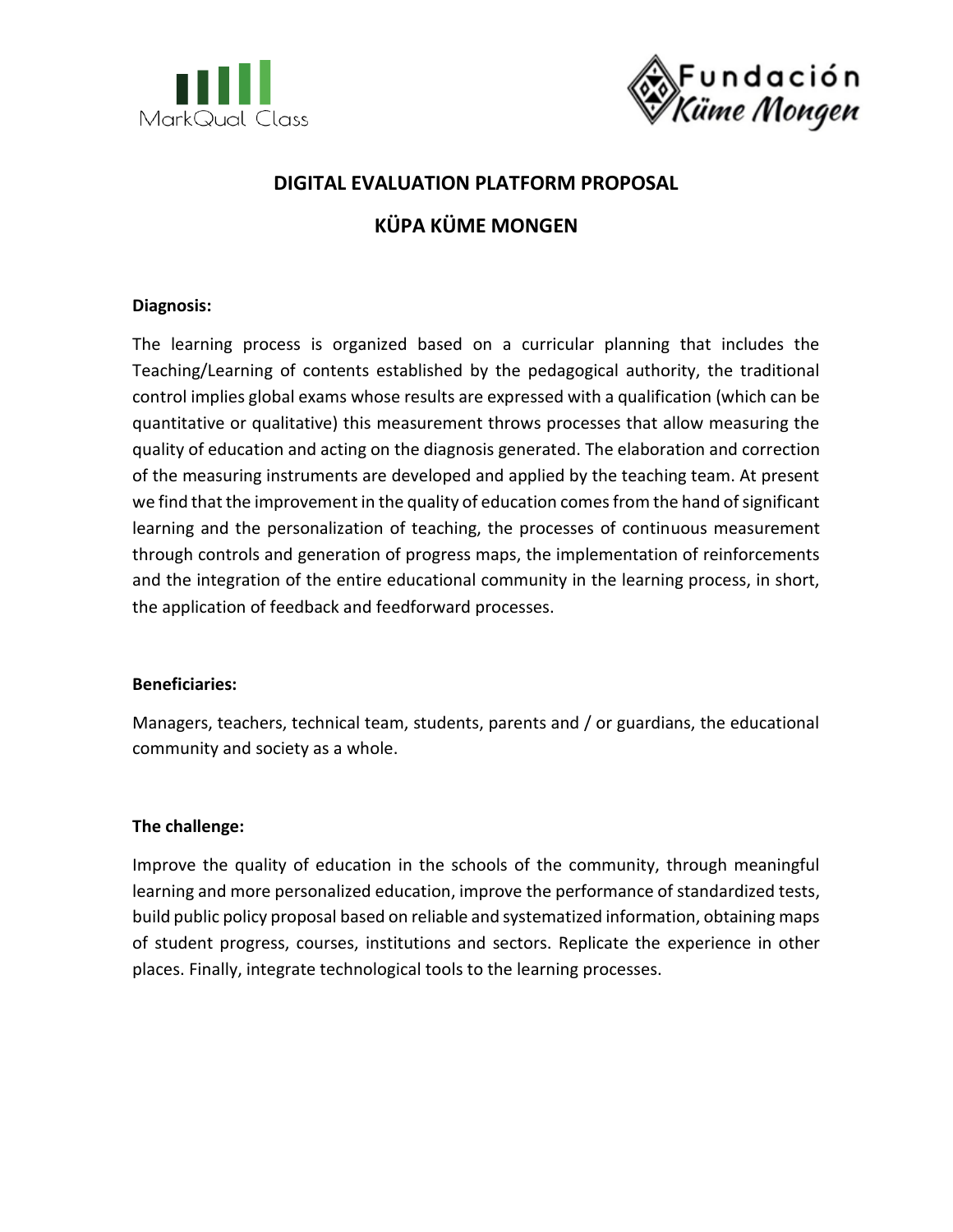



### **Conceptual Framework and Proposal:**

The Chilean Educational Reform, is present in all levels of education, takes into account the social and cultural conditions that frame and give meaning to the educational task. On the other hand, they allow to have a clear and organized direction, establish norms and evaluate the teaching-learning processes.

It is relevant for our Foundation, that all the levels that make up the educational establishment know and participate in the evaluation process, as well as assume a commitment to the guidelines given by said evaluation, so that the teacher has the facility to classify the learning styles of their students in the different areas that correspond; verbal linguistic, logical mathematics, corporal, kinesthetic, musical, interpersonal, naturalist, managing to develop an assertive and dynamic planning in which students enjoy their learning.

On the one hand, the incorporation of Markqual Class, a tool designed for the evaluation of the learning process, the control of the curricular progress, self-evaluation and the generation of early alerts. A small test of a few questions at the close of a thematic block allows us to assess the level of understanding of our students, boost the curriculum and apply the necessary reinforcements to achieve meaningful learning and better teaching for each of the students.

Students can perform self-assessments, respond anonymously or nominally, discuss the answers in class, all with a friendly and simple interface from a smartphone or tablet, creating an environment conducive to sharing and discussing.

The Educational Institution may verify compliance with the content program by establishing a chronological match and evaluating understanding and thematic assimilation. An early warning system allows for better decision making in the educational community. On the other hand, support to the teaching task with a team of specialists that develop the measuring instruments, evaluate the results, propose forms of reinforcements that will be implemented and work on the improvement of the curriculum mesh supporting the educational activity.